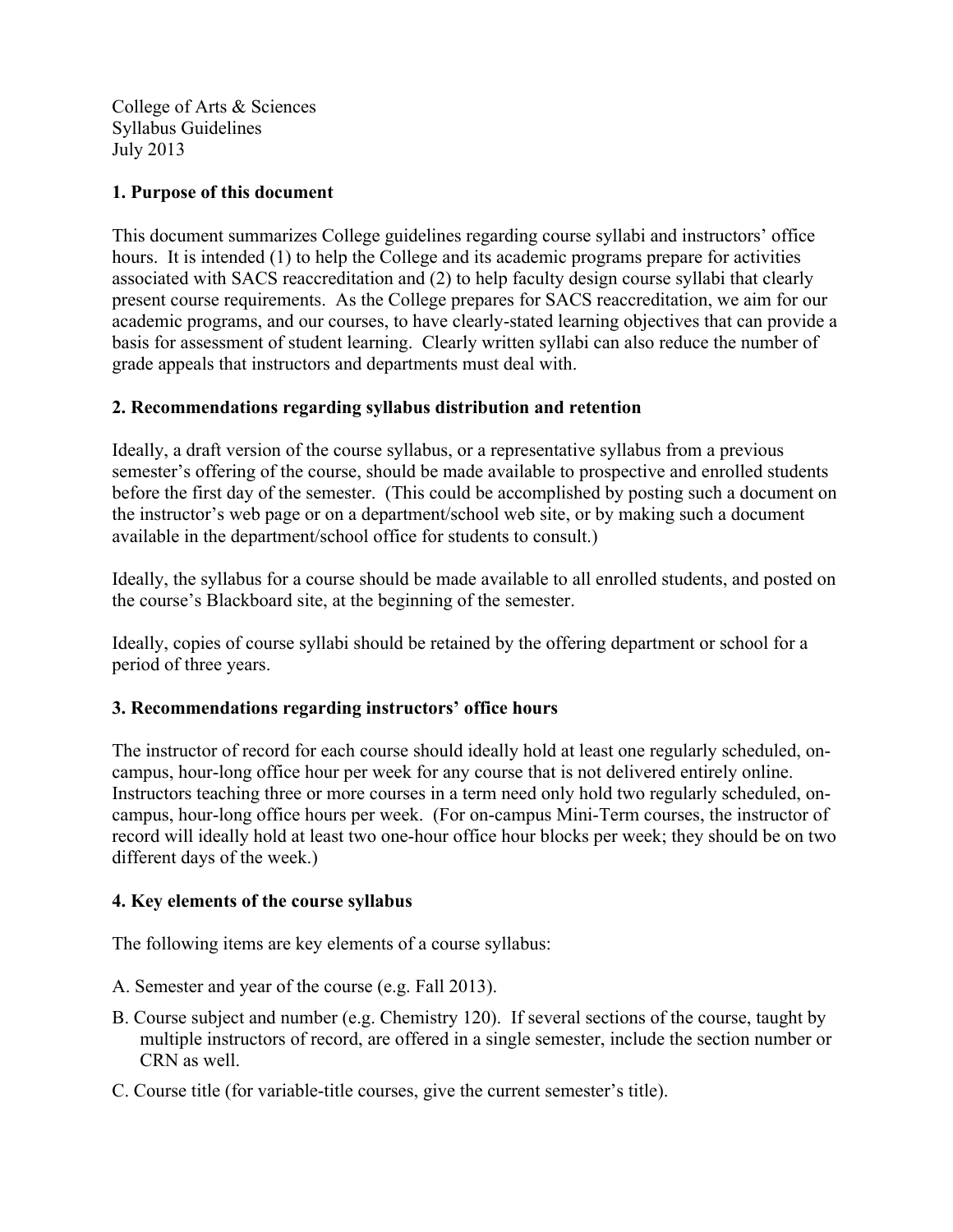- D. Name, office location, contact information (office or department telephone, e-mail address) and office hours for instructor of record.
- E. Names, offices, contact information, and office hours for any teaching assistants, if this information is available before the first day of class. If this information is not available before the first day of class, the syllabus should explain how and when this information will be provided.
- F. Required textbooks and/or course packets.
- G. Required instructional technology (e.g. calculator, clicker, access code for online homework system).
- H. Brief description of the course.
- I. Central learning objectives for the course (for SACS purposes).
- J. Degree-level learning objectives that the course supports (for SACS purposes). Degree-level learning objectives are typically listed in an academic unit's SACS assessment plan. Not every course offered by a unit will necessarily support the unit's degree-level learning objectives; courses that primarily serve the University's General Education program, for instance, may not support a unit's degree-level learning objectives.
- K. Outline of the semester, including an approximate calendar that lists major topics and assignments. The semester outline might also include a schedule of reading assignments. If a single in-class activity (exam, presentation, etc.) or an out-of-class assignment (term paper, etc.) constitutes 10% or more of the final course grade, indicate the week during which the activity or assignment is likely to occur. (Replace "week" with "day" for Mini-Term courses.)
- L. List of any required events that take place outside of the course's normal weekly meeting times (such as evening exams, field trips, etc.) — note that the online timetable should also state that events outside of the course's normal weekly meeting times may be required of students. The online timetable might also indicate the general nature of these events (e.g. "two day-long Saturday field trips" or "three Wednesday evening exams").
- M. List of all *categories* of activities and assignments that will contribute to a student's final course grade. If category weights are used to determine a student's final grade, list the approximate weights for each assignment category (e.g. homework is worth 15%, three midterm exams are worth 15% each, end-of-semester paper is worth 10%, final exam is worth  $30\%$ ).
- N. Course grading policy. This might take the form of either a table converting percentile or numerical grades to letter grades; equally acceptable is a statement that final course letter grades will be computed using an instructor-specified scale that will be determined at the end of the course. What is important is that students understand the procedure by which the instructor will assign end-of-semester letter grades. (Note that instructors have no obligation to use all of the grades listed in the Catalog.)
- O. If attendance contributes to a student's final course grade, an explanation of how absences will reduce a student's attendance grade.
- P. If participation contributes to a student's final course grade, an explanation of what type of inclass participation is expected.